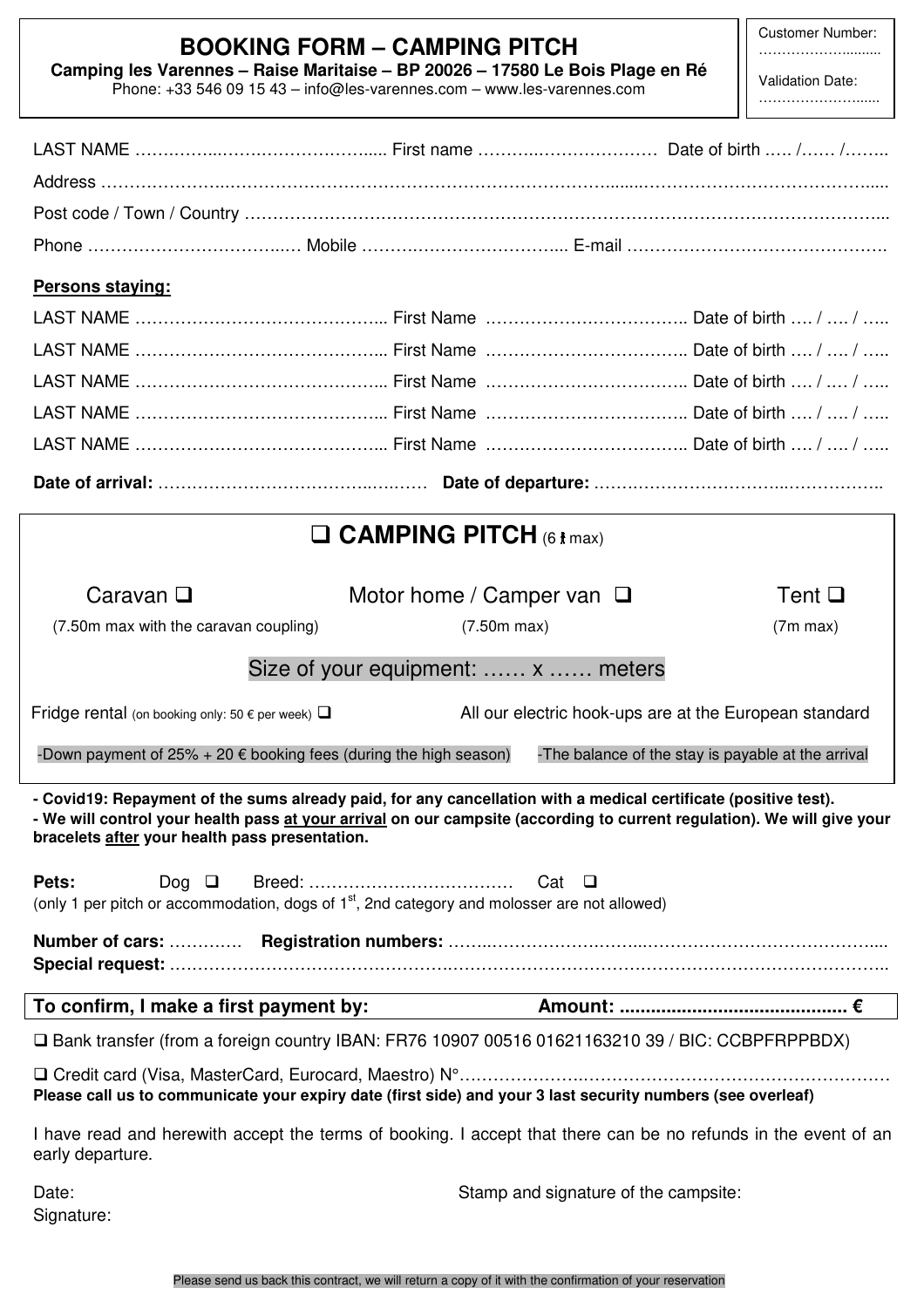## **CAMPING PITCH RESERVATION POLICIES**

- Our rental agreement is made, according to availability at the point of receipt of your signed contract with the appropriate deposit. The stays which are proposed by the campsite les Varennes are destined to families and the campsite reserves the right to deny access to people which won't respect this principle.

### - **The allocation of the pitch number or rental number is at the discretion of the management.**

- The campsite reserves the right to deny access to persons which are not mentioned on the booking form (unless prior written agreement)

- The booking will only be considered after receipt of a signed booking form and a deposit amounting to 25% of the cost of the stay + 20€ booking fees. The booking will only valid after written confirmation by the campsite.

- The balance must be paid on arrival for pitches.

- Acceptable payment method: cash, credit card (Eurocard, Maestro, Mastercard, Visa) or bank transfer

- In case of booking cancellation or early departure the fees already paid will not be reimbursed.

- If you are not arrived within 48 hours of your arrival delay (and without having informed the management) your reservation will be cancelled and will be free to rent your booked pitch or accommodation.

- At your arrival a security deposit of **10 €** will be requested for the key Gate. It will be returned at your departure.

Prices are subject to VAT at a rate of 10 %. Any modification of the VAT rate will be reflected in a modification of the price including tax.

### **Extract from rules of procedure**

- In case of breach of the rules, the management reserves the right to terminate (without refund). Each occupier is responsible for the behaviour or noises caused by persons residing on his/her pitch.

- Admission will be authorised by the manager after presentation of an identity card.

- The maximum size of the equipment is: 7 meters for a tent, 7.50 meters for a caravan (with the caravan coupling) and 7.50 meters for a camper van.

- Minors may stay at the campsite whilst accompanied by a person having legal authority over them.

- Visitors must present themselves at the reception upon arrival. Whilst of the campsite they remain the responsibility of the tenant and they are no allowed access to the swimming pools.

- Children must always to be accompanied by their parents / guardians whilst on the campsite (sanitary block, playground, swimming-pools, etc…)

- Please respect the other guest using the campsite. Noise and loud games will not be tolerated.

- Boat trailers, jet-ski and quad bike trailers are not allowed in the campsite.

- Garbage has to be deposited in containers provided near the entrance.

- Dogs (except dogs of 1st, 2nd category and molosser) are accepted on the campsite (only one per mobile home or per pitch). The health record of each pet will have to be shown on arrival (vaccination against rabies). They will have to be kept on a leash as soon as they arrive in the campground and for the whole duration of the stay.

- Personal Gas or electric barbecues are authorised. Charcoal barbecues are forbidden on the campsite.

"La Rochelle courts" have sole legal competence in case of any disputes.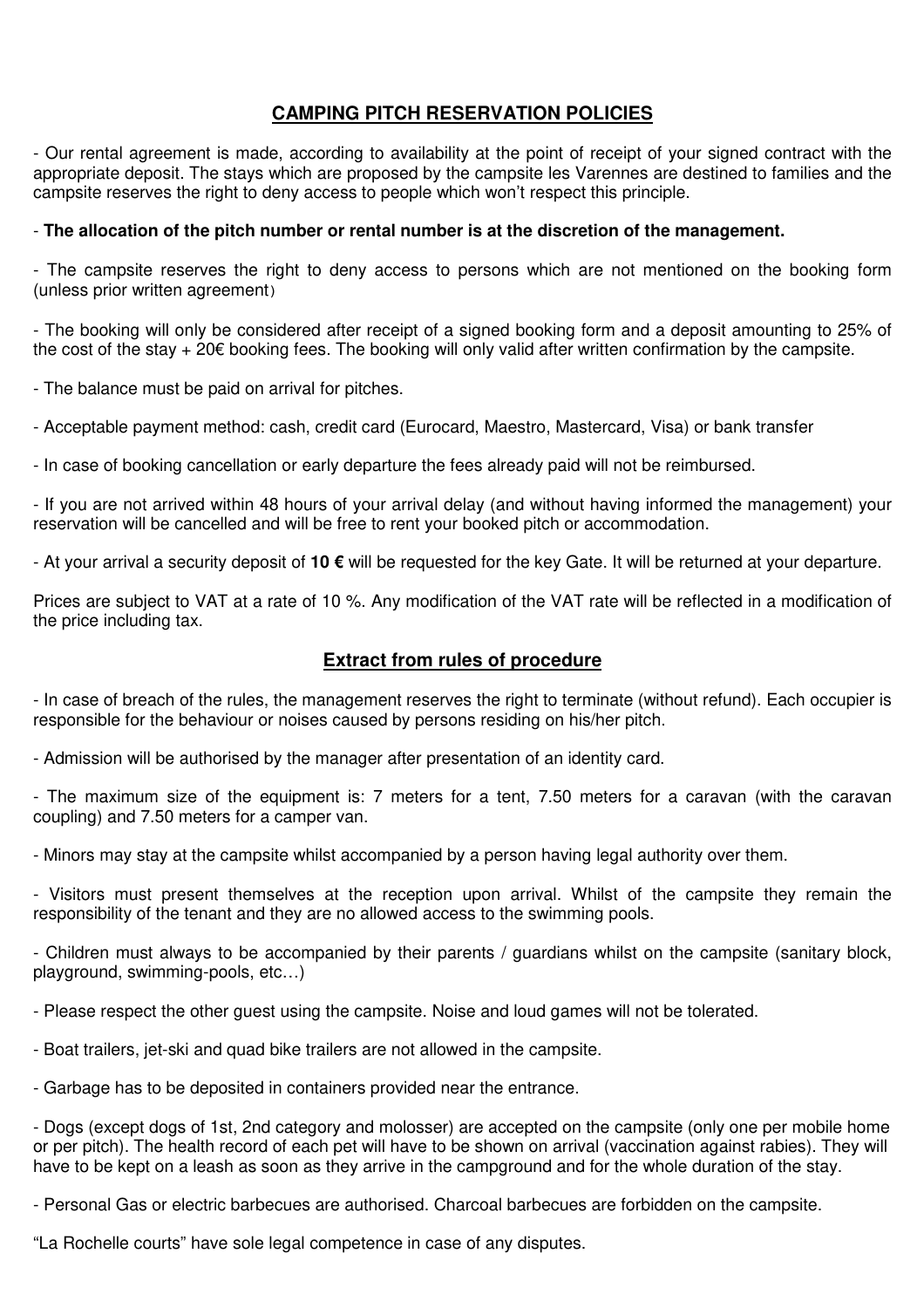# **RESERVERINGSFORMULIER - KAMPEERPLAATS**

**Camping Les Varennes - Raise Maritaise - BP 20026 - 17580 Le Bois Plage en Ré**  Bel ons op: +33 546 09 15 43 - info@les-varennes.com - www.les-varennes.com

 $\overline{a}$ 

Klantnummer:

………………… Validatie datum: ……………………

| <b>Medereizigers:</b>                                                                                                                                                                                                                                                                              |                                                                         |                                                |  |  |  |
|----------------------------------------------------------------------------------------------------------------------------------------------------------------------------------------------------------------------------------------------------------------------------------------------------|-------------------------------------------------------------------------|------------------------------------------------|--|--|--|
|                                                                                                                                                                                                                                                                                                    |                                                                         |                                                |  |  |  |
| $\Box$ KAMPEERPLAATS (6 t max)                                                                                                                                                                                                                                                                     |                                                                         |                                                |  |  |  |
| Caravan $\square$<br>(7.50 m max met de caravan koppeling)                                                                                                                                                                                                                                         | Camper $\Box$<br>$(7.50 \text{ m} \text{ max})$                         | Tent $\Box$<br>(7 m max)                       |  |  |  |
|                                                                                                                                                                                                                                                                                                    | Groote van uw uitrusting:  x  meter                                     |                                                |  |  |  |
|                                                                                                                                                                                                                                                                                                    | Koelkast verhuur (alleen op reservering: 50 $\epsilon$ per week) $\Box$ |                                                |  |  |  |
| Onze plaatsen hebben een stroomaansluiting volgens Europese norm.                                                                                                                                                                                                                                  |                                                                         |                                                |  |  |  |
| • Vooruitbetaling van 25% + 20 € reserveringskosten (in het hoogseizoen)                                                                                                                                                                                                                           |                                                                         | · Het restantbedrag wordt bij aankomst betaald |  |  |  |
| - Covid19: Terugbetaling van de reeds betaalde bedragen, voor elke annulering met een medisch attest (positieve test).<br>- Wij controleren uw gezondheidspas bij uw aankomst op onze camping (volgens de geldende regelgeving). We zullen je<br>armbanden geven na je gezondheidspas presentatie. |                                                                         |                                                |  |  |  |
| Huisdier:<br>Hond $\Box$<br>(1 huisdier per kampeerplaats of stacaravan, honden van de 1 <sup>ste</sup> , de 2 <sup>e</sup> categorie en Molosser ras zijn niet toegestaan)                                                                                                                        |                                                                         | Kat $\Box$                                     |  |  |  |
|                                                                                                                                                                                                                                                                                                    |                                                                         |                                                |  |  |  |
|                                                                                                                                                                                                                                                                                                    |                                                                         |                                                |  |  |  |
|                                                                                                                                                                                                                                                                                                    |                                                                         |                                                |  |  |  |
| Ter bevestiging, regel ik het voorschot:                                                                                                                                                                                                                                                           |                                                                         |                                                |  |  |  |
| Dank u om ons te bellen voor de Verloopdatum en de 3 laatste veiligheidsnummers op de achterkant van u credit card                                                                                                                                                                                 |                                                                         |                                                |  |  |  |
| □ Per bankoverschrijving (Vanuit het buitenland: IBAN: FR76 10907 00516 01621163210 39 / BIC: CCBPFRPPBDX)                                                                                                                                                                                         |                                                                         |                                                |  |  |  |
| Ik verklaar kennis te hebben genomen van de tarieven, de algemene voorwaarden en het uittreksel uit het<br>campingvoorschrift vermeld op de ommezijde van dit contract en verklaar deze te accepteren en te respecteren.                                                                           |                                                                         |                                                |  |  |  |
| Datum:<br>Handtekening:                                                                                                                                                                                                                                                                            | Het stempel van het camping<br>en Handtekening:                         |                                                |  |  |  |